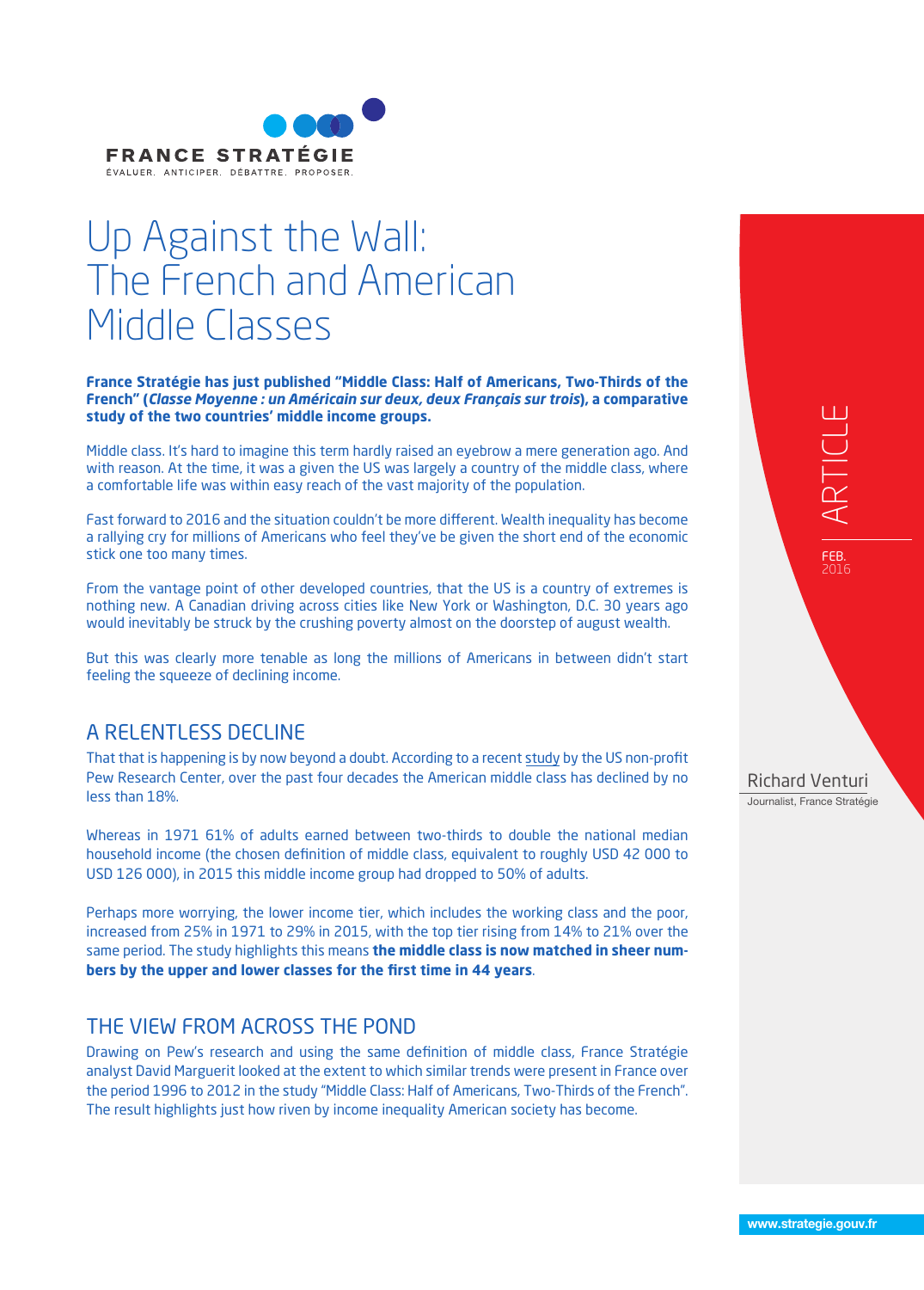What is striking from this side of the Atlantic is that the quintessential middle class country, the land of the American dream, now lags undisputedly behind most other developed nations in terms of the relative size of its middle class.

Though they found a similar, albeit less pronounced trend in France, the figures were strikingly different: **in the US the middle income group declined from 54.2% to 50.6% from 1996 to 2012, while in France it declined from 68.9% of adults to 67.4% over the same period** (see graph below).

It also found that contrary to the US, where the trend stretches back over four decades, the **French middle class only began to flag with the onset of the 2008 downturn**.

Moreover, in the US the upper income tier did better than the lower income tier over the period, rising 2.2 percentage points compared to 1.4 points for the latter. In France, it was the opposite, with the upper tier gaining 0.5 percentage points and the lower 0.9 points.

## THE RICH GETTING RICHER

These results serve to hammer home the very different income inequalities that exist in the two countries. The gap between rich and poor has reached arguably flagrant levels in the US and is reflected in its Gini coefficient, a measure of a country's income distribution, where 0 represents perfect equality and 1 represents perfect inequality.

According to the OECD, as measured by gross income before taxes, the US had a Gini of 0.487 in 2012. France, for its part, stood at 0.343.

Among OECD countries, only Mexico and Chile have higher Gini coefficients than the US, whereas France scores similar to other European countries. (It should be noted that two other English-speaking countries, the UK and Australia, plus Israel — a country that has clearly adopted the Anglo-American economic model — trail the US in terms of inequality as measured by the Gini index.)

This is not to say that inequality is not rising in France. On the contrary, the wealthy have also seen their slice of the proverbial pie increase significantly in recent years: **the share of income of the top tier of French earners increased from 24.6% in 1996 to 28.5% in 2012** (see graph below).

While these numbers are worrying to say the least, they pale in comparison to the US, where the wealthiest tier saw its share swell from 42.3% to a staggering 47.3% over the same period.

Despite the widening gap between the rich and poor in France, median income increased by roughly 20% for all groups, even though it has decreased slightly since 2008.

In the US, on the other hand, a stronger rise in real per capita GDP than in France was only able to boost median income by a meagre 2% over the period. The reason, as upstart US presidential candidate Bernie Sanders has been reminding audiences, is because earners at the top of the pyramid have been able to capture almost all of the gains, leading to a minimal impact on median income.

Indeed, Marguerit cites a recent study by economist Emmanuel Saez, "Striking It Richer: The Evolution of Top Incomes in the United States", that shows that between 2002 and 2007 a whopping two-thirds of income growth went to the top 1%. From 2009 to 2014, it dropped to a still hard-to-believe 58%.



#### **Adult population in the US and France by income tier, 1996 and 2012**

Source: France Stratégie based on data from the fiscal and social income study (ERFS) of the French national statistics office (Insee) and the Pew Research Center.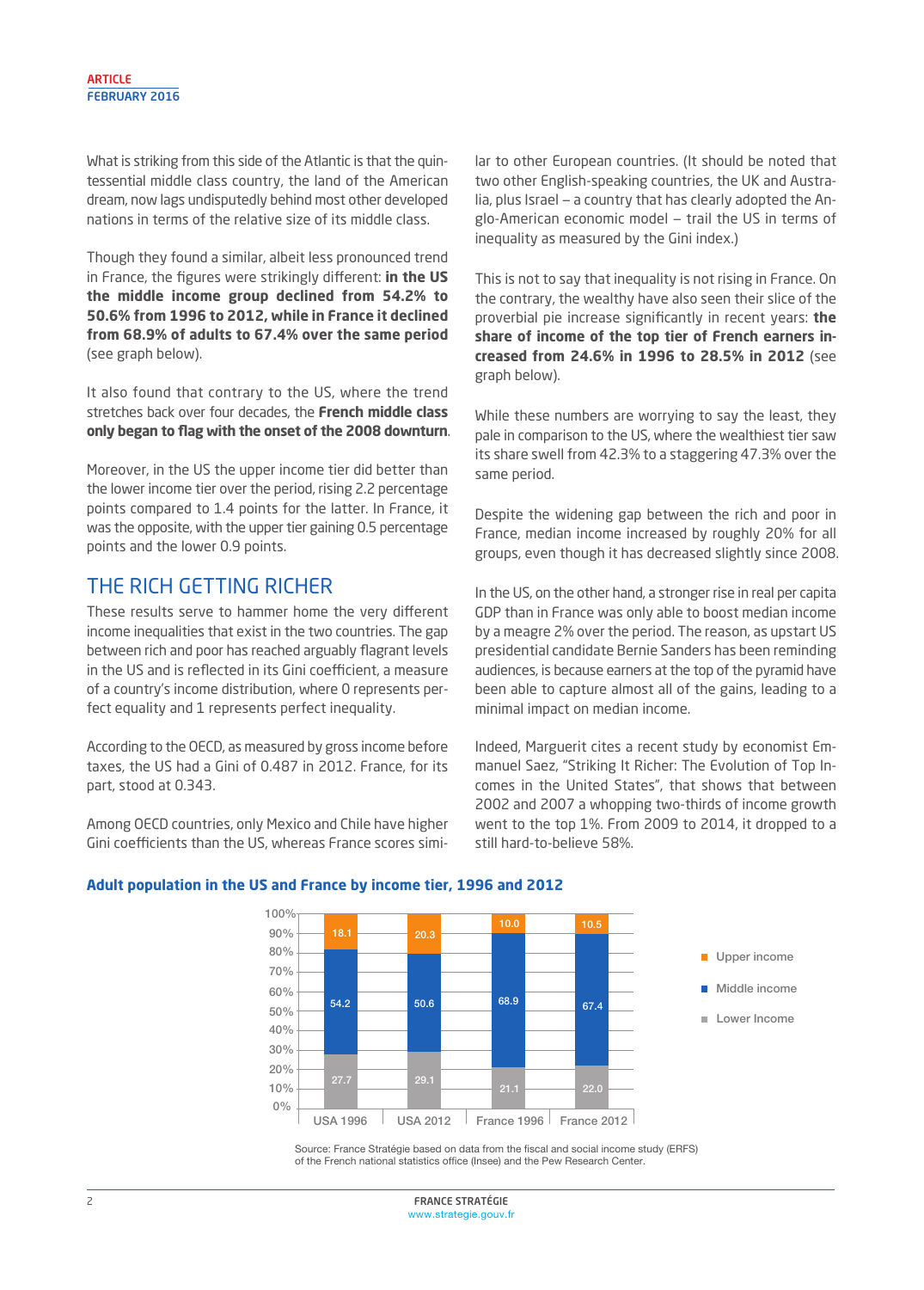

Unsurprisingly, France Stratégie's study confirms **those hardest hit in both countries by income inequality are young people between 18 and 29 and seniors over 65**. However, though the percentage of youngsters at the bottom of the income ladder in the US did increase from 30.1% to 34.0% over the period, seniors saw their share of low earners decrease from 43.0% to 37.0%. In France, both groups saw a slight increase in their ranks among the bottom tier — from 26.9% to 27.0% for the former and 22.9% to 24.5% for the latter.

### EDUCATION A DRIVING FORCE

If any proof were needed that when it comes to income the US has seemingly switched positions with Europe and become a country of haves and have-nots, one need only look to the role education plays in inequality.

Marguerit found that **adults with a high school diploma or less in the US had a towering 58.7% chance in 2012 of finding themselves stuck in the low-income group**. On the other hand, in a country famed for its elitist education, **French adults with no post-secondary education only had a 29.4% chance of being among the lower income class**.

But what is troublesome for both countries, however, is that the poorly educated have seen their ranks rise at the bottom from 1996 to 2012: 56.1% to 58.7% in the US and 25.2% to 29.4% in France.

This educational elitism in the US is confirmed at the other end of the educational spectrum. Those with three years or more of university had a 40.3% chance in 2012 of being at the top of the ladder, while in France the highly educated had only a 30.0% chance.

Interestingly, this cohort in France experienced a 25% drop from 1996 to 2012 in their chance of being in the top tier, from 40.0% to 30.0%. At the same time, the probability of them being in the middle income group grew from 52.8% to 60.8%.

## ONE PERCENT TAKE ALL?

There is perhaps no more contentious issue stateside than inequality. A glance at the numbers is enough understand why: America is cleft in two by an income gap it has not seen in generations.

**France Stratégie has shown that though the French enjoy a much more equal society, their middle class began to show signs of decline in the aftermath of the Great Recession.** 

Job insecurity has been on the rise, especially for young people. Certain regions have been hit particularly hard, while others have fared better, creating divides within the country. Add to this complex questions regarding national identity, and the overall picture is anything but rosy.

The question then is whether France has embarked on the long and rocky path of a waning middle class the US has come to know only too well.

What is certain is as Keynes demonstrated 80 years ago during another time of economic turmoil, a vibrant middle class is essential to a vibrant economy. Nothing less than the stability of our contemporary capitalist democracies is at stake.



#### Share of income in the US and France by tier, 1996 and 2012

Source: France Stratégie based on data from the fiscal and social income study (ERFS) of the French national statistics office (Insee) and the Pew Research Center.